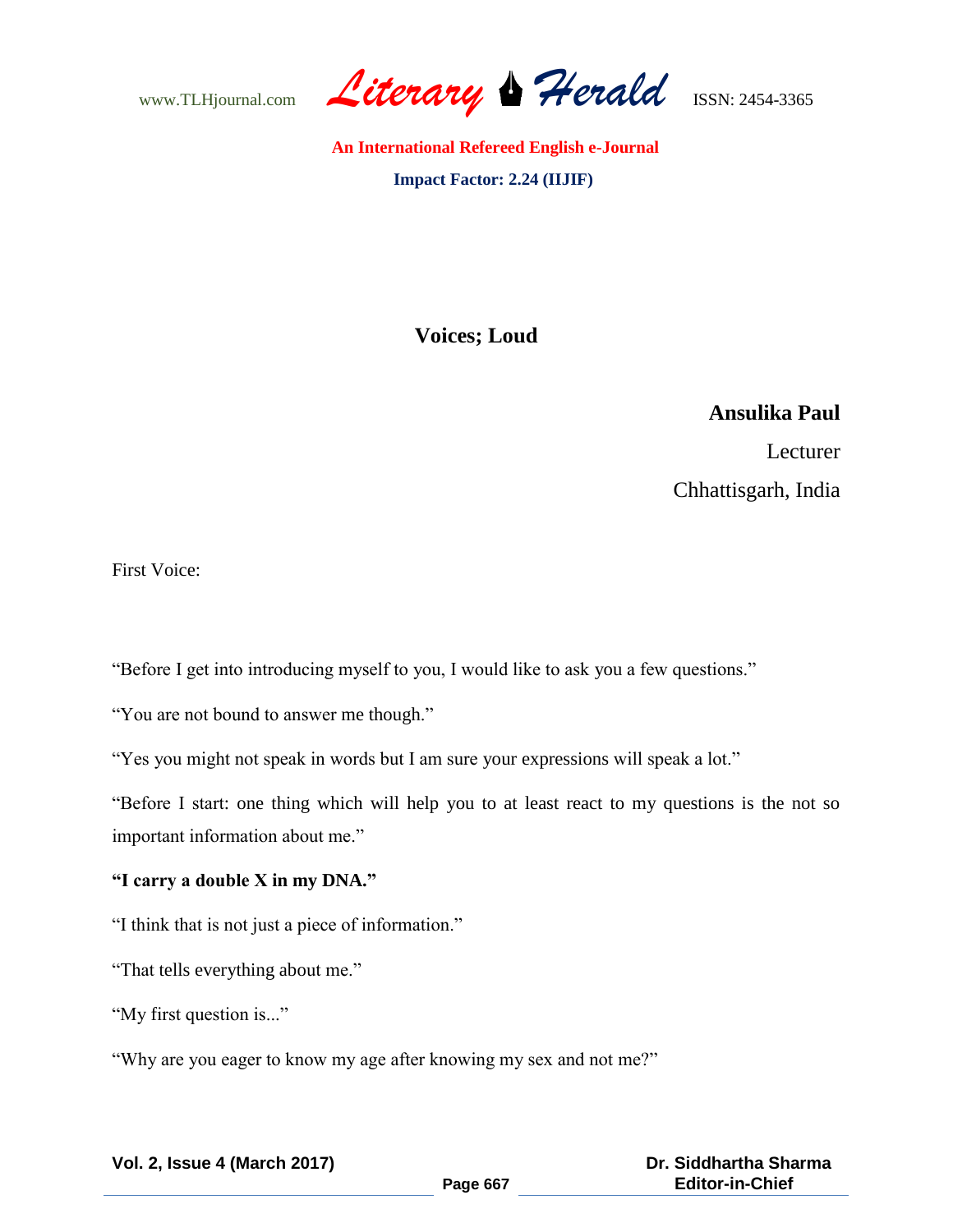www.TLHjournal.com *Literary Herald*ISSN: 2454-3365

"Can my age speak everything about me, about my thoughts, my wishes, my desires, my dreams, my aspirations …everything?"

# **"I am an adult"**

"Moving on……………..

"The…The second question is…"

"Why do you want to know whether I am married or single and not wanting to know about my achievements, my challenges and my goals?"

"It's okay…you can hide your words but not your expressions."

"And my third question... issssssssssssssssssss...why do you want to know about my sex life?"

#### **"Can sexuality define a soul?"**

"I know the next thing lingering in your brain is my fertility."

"Why…Why being fertile is so important to define me."

"To tell you the truth whosoever you are reading this….I am a girl as my identity is revealed by my sex and I won't let you know my name."

## **"My name makes no difference to my identity."**

"I am in my late thirties…means you can count 37, 38, 39."

"I know all the numbers sound equal to you and now the expression on your face says, it is biologically a threat to me as I am single and have not given birth to a baby yet."

"You mean to say I am incomplete, unlucky, abandoned, something is wrong with me…**but listen!!!"**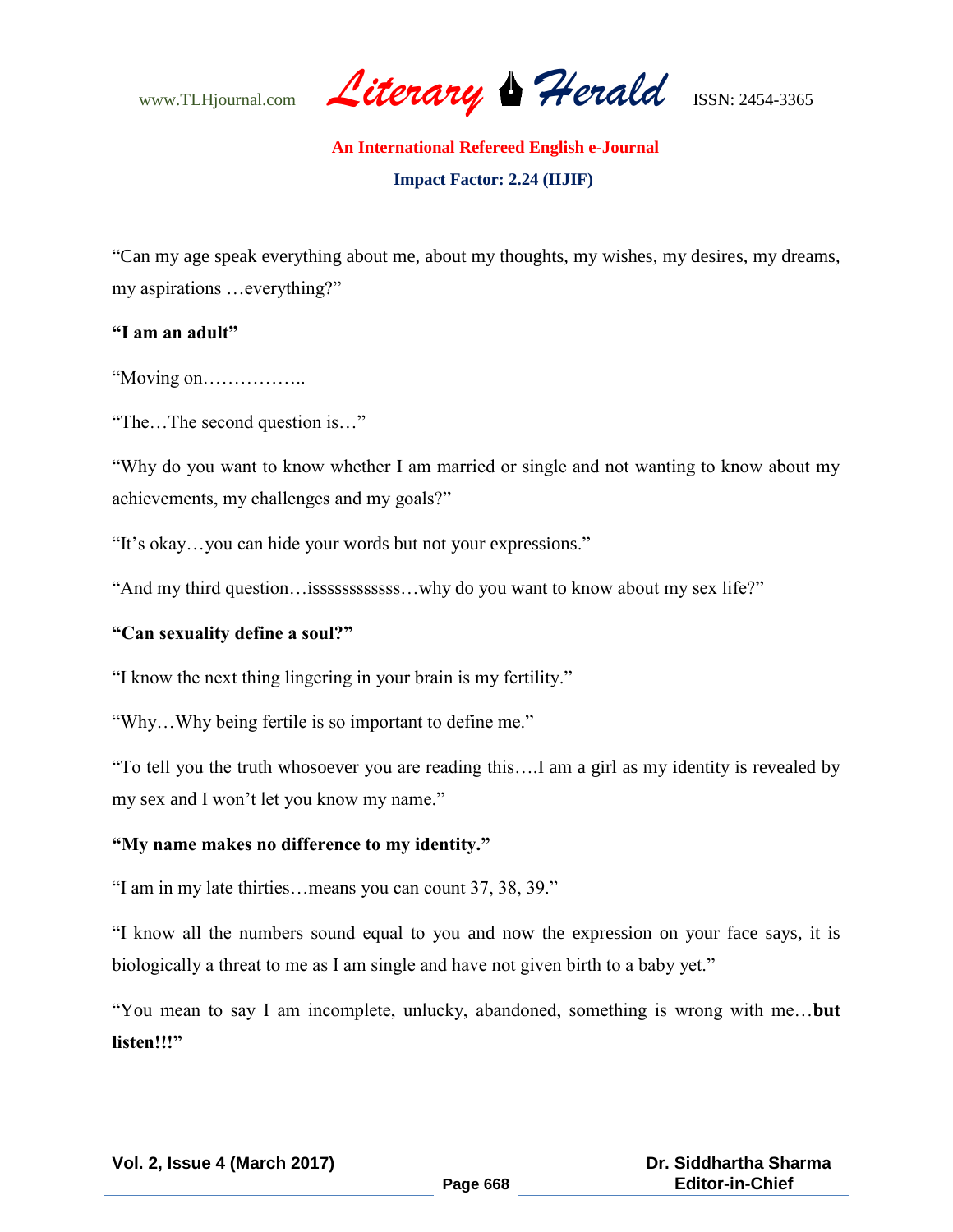www.TLHjournal.com *Literary Herald*ISSN: 2454-3365

"I... I conceived dreams, aspirations, and desires and have given birth to all of these…does not that qualify to call me fertile."

"I don't have a barren womb. Though I would love to have a baby in my arms but please don't qualify me as **nothing**."

"Every woman is born to be a mother, a mother of goodness, a mother of compassion, a mother of togetherness, a mother of growth, a mother of life and a mother of a baby."

"I am one of those… **I am a mother**."

Second Voice:

"That little dizygotic cell pounding in my womb cannot be just an XX or XY or any other combination of just two letters."

"It's got to do more than this."

"It has a heart, a soul, a mind, a life. And as I crave to add it into plurals: it has tears, failures, condemnations, disappointments, losses and many more".

"What if that dizygotic cell never grows in me?"

"I am still a women…**COMPLETE**."

"What if it has any other combination of letters in my DNA….it is still a life to be cherished."

"The womb in me cries to tell the world out loud……..I am a complete woman, be married or not; be a mother or not I am COMPLETE."

## **"Sexuality does not define a life."**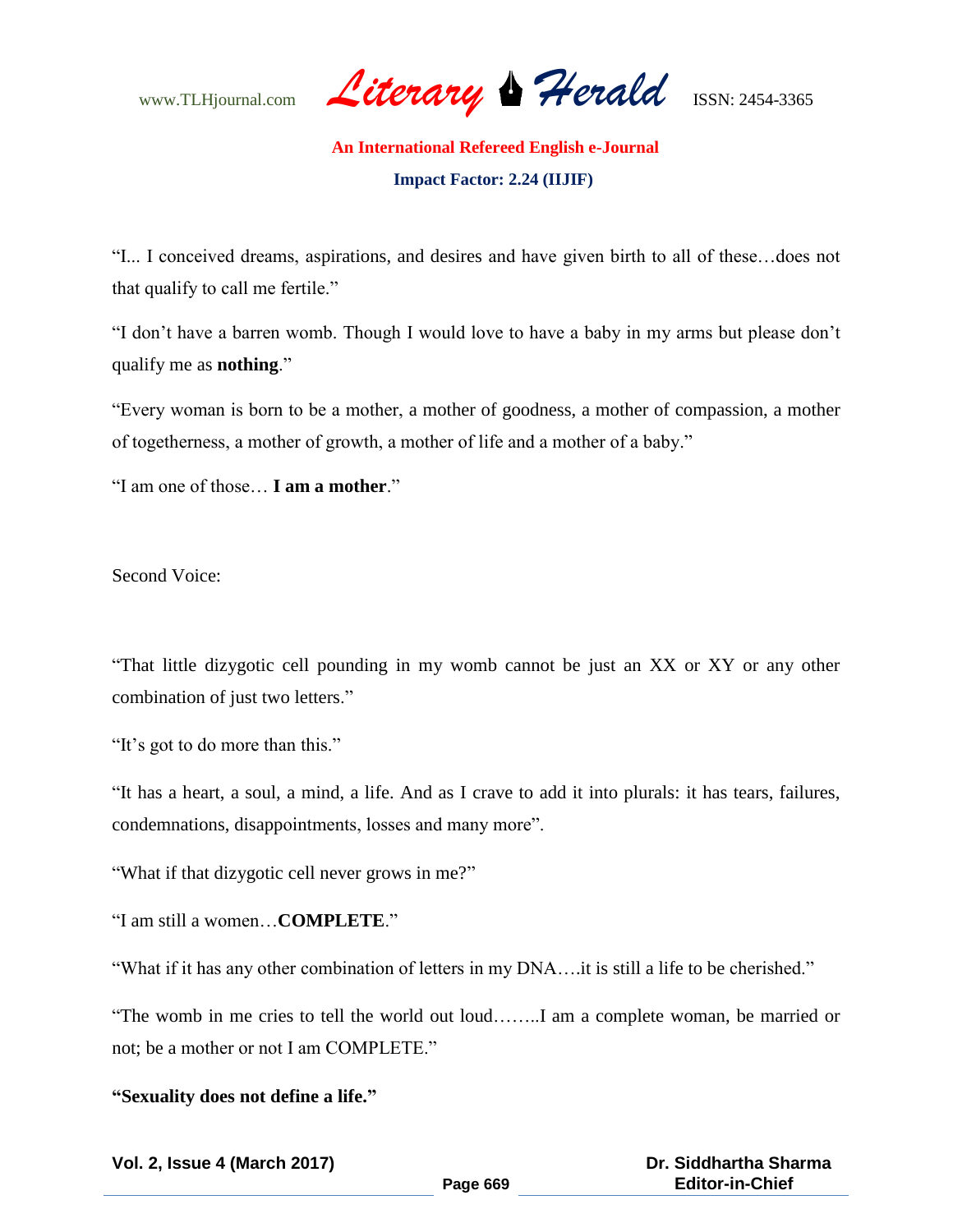www.TLHjournal.com *Literary Herald*ISSN: 2454-3365

"We are surrounded with analogy of sexuality today……aren't we?"

"We see it, we hear it and we live it".

"Our destinies are decided by our sex. Our clothing is decided by our sex, our looks are decided by our sex."

"Where am "**I**" and where "**YOU**" are in this wilderness?"

"It is just about an XX or XY or any other combination of the two letters".

## Third Voice:

"Since the day I was born I always liked doing everything my sister loved."

"I adored her dresses, her accessories and in fact tried it many a times. It was an amazing feeling to have my sister's stuff on my body."

"But something was wrong, said my mother always."

# "**Something was wrong in my body**."

"I started hating it the more I heard the wrong word."

"Eventually I started comparing my wrong with what was right in others' bodies."

"And the battle started quite early."

"It is not easy to hate yourself…it takes a lot of effort and a huge contribution from the society."

"The people you are surrounded by contribute a lot in your self-hatred process."